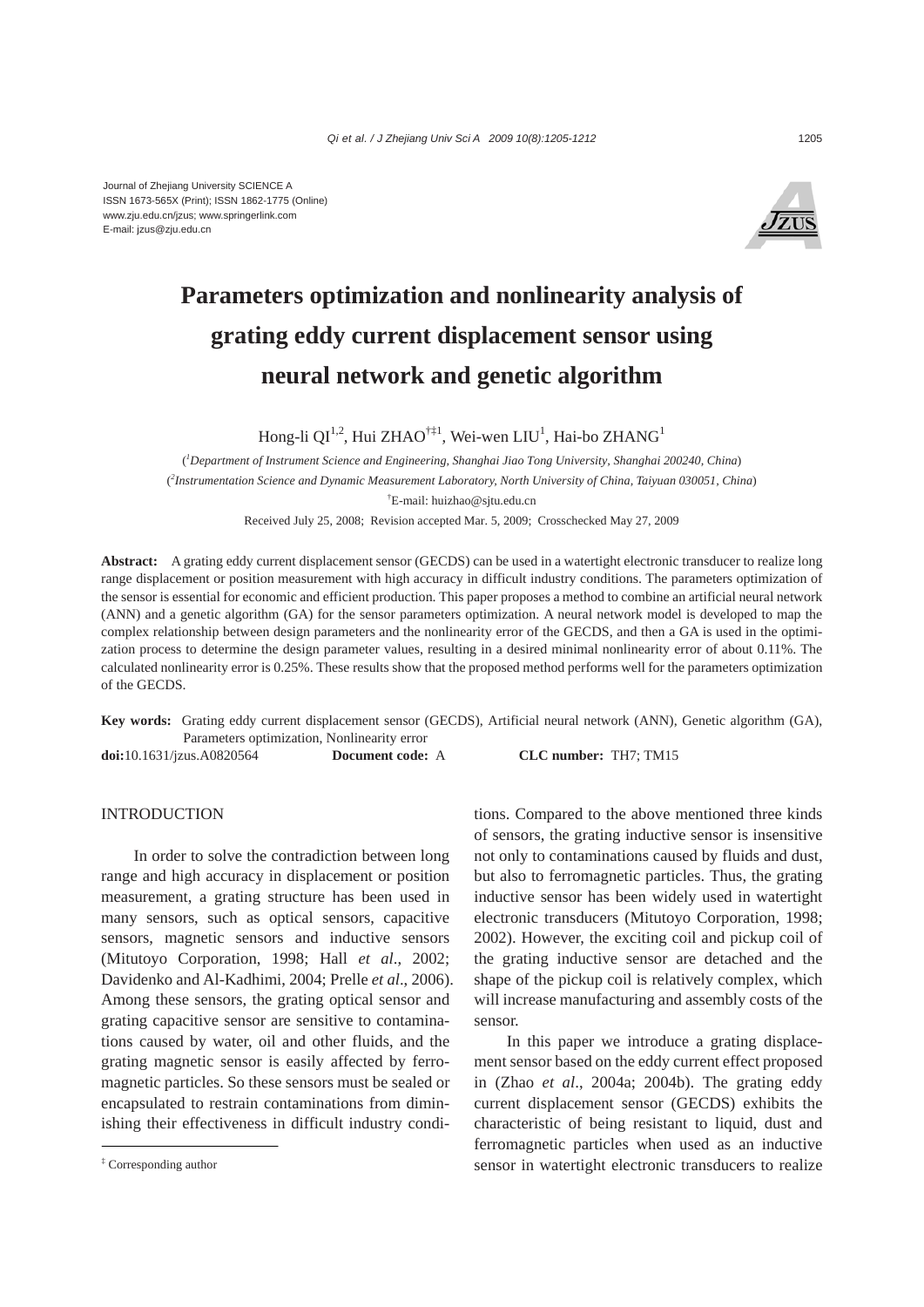long range displacement or position measurement with high accuracy in difficult industry conditions. Different from the sensor structure presented in most previous literature that uses two coils for the functions of excitation and picking up signals (Kacprzak *et al*., 2001; Yamada *et al*., 2004; Dinulovic and Gatzen, 2006), this sensor structure uses the same coil for both functions.

To improve the sensor's characteristics, we should first know the influence of the design parameters. Due to complexity of structure and the 3D eddy current field of the GECDS, an analytic model is too difficult to use, so the optimization design of the sensor has been a challenging task. Computer aided design has made a major impact on parameters optimization for both quality improvement and cost reduction in the manufacturing process based on applications of various computer simulation techniques. The influence of parameters on inductance variation of the GECDS coils has been studied by means of electromagnetic fields modeling software (Zhou *et al*., 2005), which lacks accuracy and needs substantial computation time. Other characteristics of the GECDS have not been studied till now. Measurement accuracy of the sensor is affected by inherent systematic errors, such as the nonlinearity of the system (Zhang and Kiyono, 2001). For the GECDS, nonlinearity is caused not only by the eddy current effect, but also by the mechanical and electrical design and assembly process. The main objective of this study is to investigate the influence of design parameters on the nonlinearity of the GECDS, and to realize multi-parameter optimization to improve the sensor quality.

Advanced methods are expected for modeling and optimizing the GECDS for the purpose of manufacturing high quality sensors. In recent years, the artificial neural network (ANN) has become a very useful method for modeling very complex nonlinear systems, and the genetic algorithm (GA) as an efficient search algorithm is widely used in many research areas for parameter optimization (Cook *et al*., 2000; Shen *et al*., 2007). These two methods are considered to be feasible in multi-parameter optimization of the GECDS due to their complexity.

This study combines the ANN and GA to investigate the relationship between design parameters and the nonlinearity error of the GECDS. The proposed method tries to take advantage of the prediction accuracy of ANN and the efficiency of GA in optimizing design parameters. First, we set up a neural network model to predict the nonlinearity error of the GECDS. Then a GA is used to determine the optimal design parameters of the sensor, which would result in a better output signal exhibiting an improved linearity. The optimized results match the simulation results well. Finally, this technique is integrated with electromagnetic field simulation software Maxwell™ to minimize the time and cost for the efficient design of the GECDS.

#### **GECDS**

Fig.1 shows the schematic diagram of the GECDS. The measurement principle of this sensor has been described in our previous work (Qi *et al*., 2009). When an alternating current with a high frequency passes through the coil (which moves transversely), the inductance of the coil varies periodically.



(a) Front view; (b) Side view

The displacement between the coil and reflectors, *S*, could be converted into inductance variation of the coil. The displacement *S* can be calculated by

$$
S = n\lambda + x,\tag{1}
$$

where *S* is the displacement between the coil and reflecting conductors, *n* is the number of complete cycles, and *x* is the small displacement in one cycle *λ*.

To enhance measurement sensitivity and to avoid measurement blind areas, an arrangement with four coils is used. Fig.2 shows the schematic representation of the arrangement.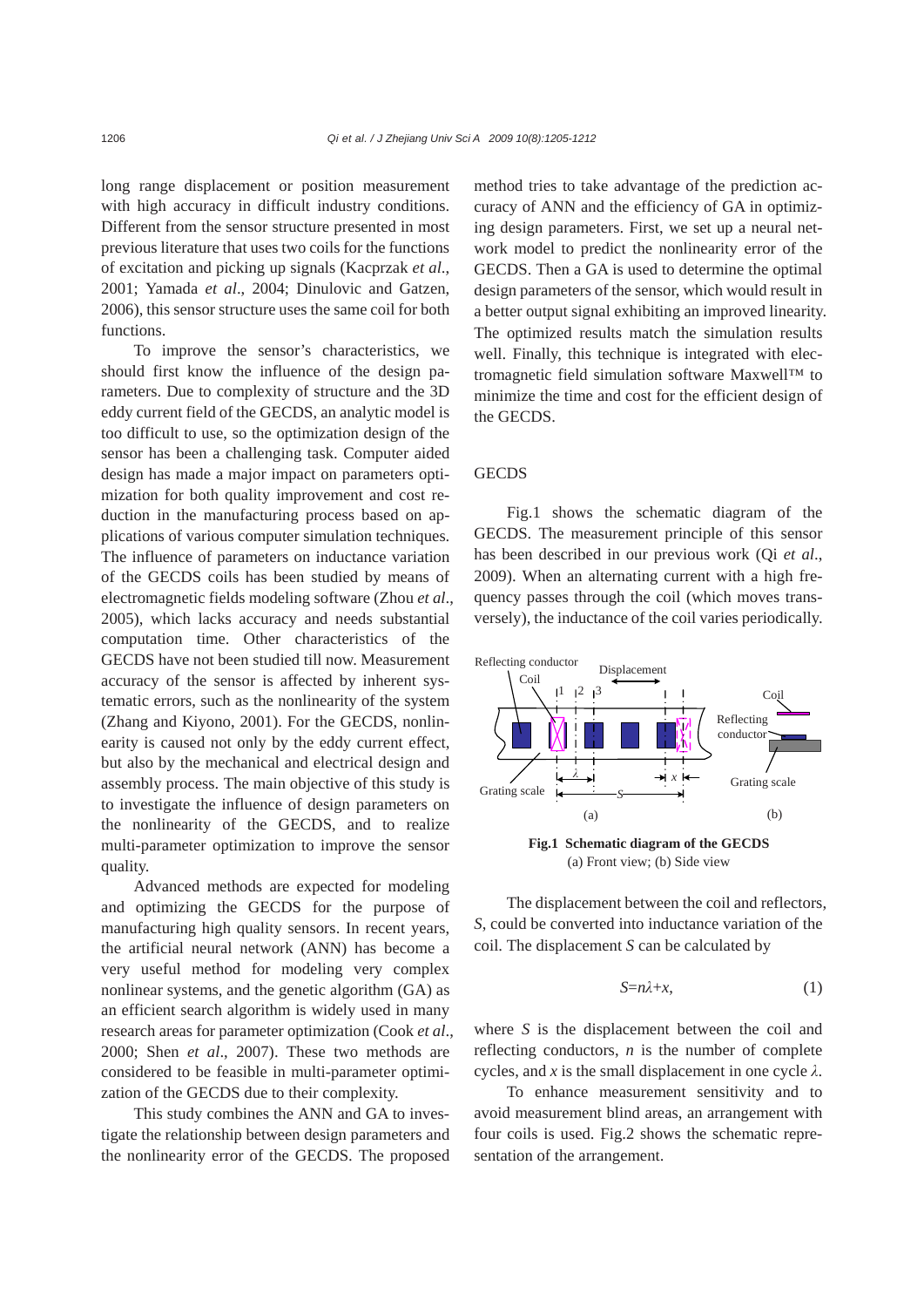

**Fig.2 Schematic diagram of the arrangement with four coils** 

Coils 1 and 2 output differential frequency signal  $f_{12}=f_1-f_2$  and coils 3 and 4 output differential frequency signal *f*34=*f*3−*f*4. Since coils 1 and 2 and coils 3 and 4 are apart from each other by 5*λ*/4, waveforms of differential frequency against displacement are shifted in phase for  $\lambda$ /4. The differential frequencies are shown in Fig.3.



**Fig.3 Differential frequency waveforms**

Because the differential frequency curve  $f_{12}$ draws close to the cosine curve and the differential frequency curve  $f_{34}$  draws close to the sinusoidal curve, curves  $f_{12}$  and  $f_{34}$  can be roughly expressed as follows:

$$
f_{12} = A\cos(2\pi x/\lambda),\tag{2}
$$

$$
f_{34} = A\sin(2\pi x/\lambda). \tag{3}
$$

Let the phase angle be

$$
\varphi = 2\pi x / \lambda. \tag{4}
$$

Then

$$
\varphi = \arctan\bigg(\frac{f_{34}}{f_{12}}\bigg) = \arctan\bigg[\frac{\sin(2\pi x/\lambda)}{\cos(2\pi x/\lambda)}\bigg].
$$
 (5)

Fig.4 illustrates the linear phase angle changes vs. the displacement which is equal to the length of two cycles according to Eq.(5). It can be seen that the phase angle *φ* is proportional to the displacement in a complete cycle, so the small displacement *x* can be obtained through phase angle *φ*:

$$
x = \lambda \varphi / (2\pi). \tag{6}
$$

Assuming *n* (the number of cycles) has been acquired, the displacement *S* can be calculated by Eq.(1).



## SIMULATIOIN MODEL

Due to the highest inductance density of the spiral coil configuration compared to the planar coil (Hamasaki and Ide, 1995), multi-layer planar rectangular spiral coils have been selected for our work (Qi *et al*., 2009). The sensor model with multi-layer coils is presented in Fig.5, where the structure is simplified to a stack of only 2-layer planar spiral coils. The parameters of the sensor model are defined as follows: *a*, length of the reflecting conductor; *b*, width of the reflecting conductor;  $D_1$ , length of the coil;  $D_2$ , width of the coil;  $d_1$  and  $d_2$ , inner diameters of the coil;  $c_1$ , thickness of the single-layer coil;  $c_2$ , thickness of the reflecting conductor; *h*, axial gap between the coil and reflecting conductor; *s*, width of the copper traces; *t*, the gap between copper traces; *n*, number of turns per layer; *f*, excitation frequency. In this study we set  $c_1=0.03$  mm,  $c_2=0.06$  mm,  $s=t=0.1$  mm,  $n=4$ , and *f*=3 MHz.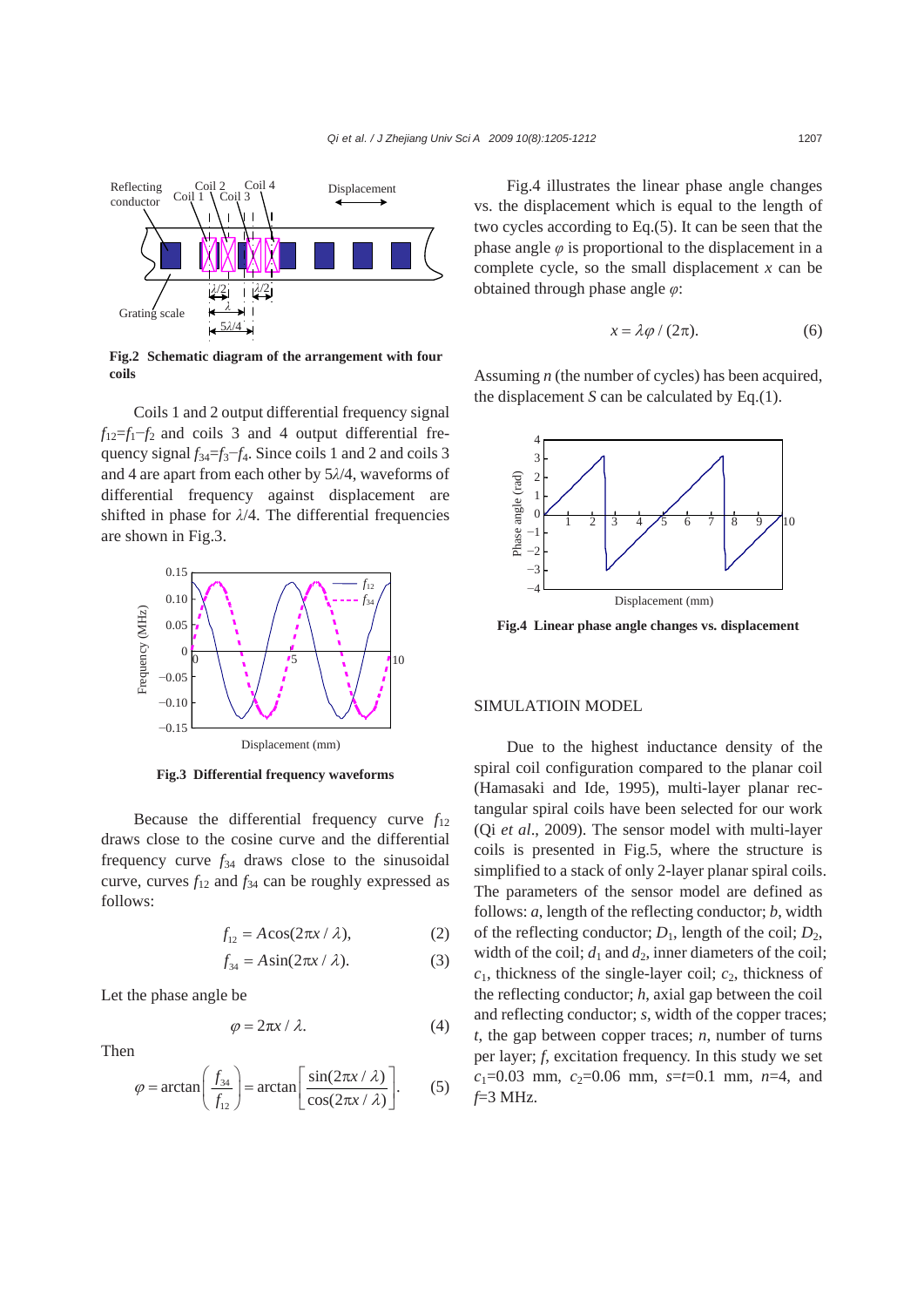

(a) Front view; (b) Plan view

# NONLINEARITY ERROR ANALYSIS OF GECDS

It is worth noting that the linear relationship between the phase angle and displacement in one complete cycle is obtained based on the assumption that differential frequency curves are ideal sinusoidal and cosine curves. In fact, this relationship is nonlinear due to the nonlinearity of the eddy current effect and systematic errors in the manufacturing and assembly processes.

The nonlinearity error of the GECDS can be expressed in a percentage ratio of the maximum deviation of the measured phase angle from the idealized straight line (Fig.4) to the span of phase angle variation over the fixed cycle *λ*, i.e.,

$$
E = \frac{\left|\varphi_{\rm m} - \varphi_{\rm i}\right|_{\rm max}}{2\pi} \times 100\%,\qquad(7)
$$

where *E* is the nonlinearity error of the GECDS,  $\varphi_m$  is the measured phase, and  $\varphi_i$  is the idealized phase angle.

The main objective of this paper is to investigate the influence of design parameters on the nonlinearity of the GECDS. The GECDS has many design parameters, as shown in Fig.5. It would be very complicated if we consider all design parameters in simulation. Since geometric parameters of spiral coils are more complex than those of a reflecting conductor, simulations are performed through changing the parameters of a reflecting conductor and axial gap. At given values of other parameters, the parameters that affect the nonlinearity error are: the length of the reflecting conductor (*a*), the width of the reflecting conductor (*b*), and the axial gap between the coil and reflecting conductor (*h*). Here the thickness of the reflecting conductor is 0.06 mm, which is larger than the penetration depth of the eddy current. Due to the electric current of the coils being very small, the temperature effect coming from eddy current self-heating effect is disregarded.

We can obtain the nonlinearity errors of different sets of parameters through electromagnetic field simulation. We use 3D response surface plots to graphically illustrate variation trends in the nonlinearity error. The effects of altering design parameters **Fig.5 Schematic presentation of multi-layer coils** *a*, *b* and *h* for nonlinearity are shown in Figs.6~8.



**Fig.6 Effect of** *a* **and** *b* **on nonlinearity with** *h***=0.5 mm** *a* and *b* are the length and width of the reflecting conductor, respectively; *h* is the axial gap between the coil and reflecting conductor



**Fig.7 Effect of** *a* **and** *h* **on nonlinearity with** *b***=4.5 mm** *a* and *b* are the length and width of the reflecting conductor, respectively; *h* is the axial gap between the coil and reflecting conductor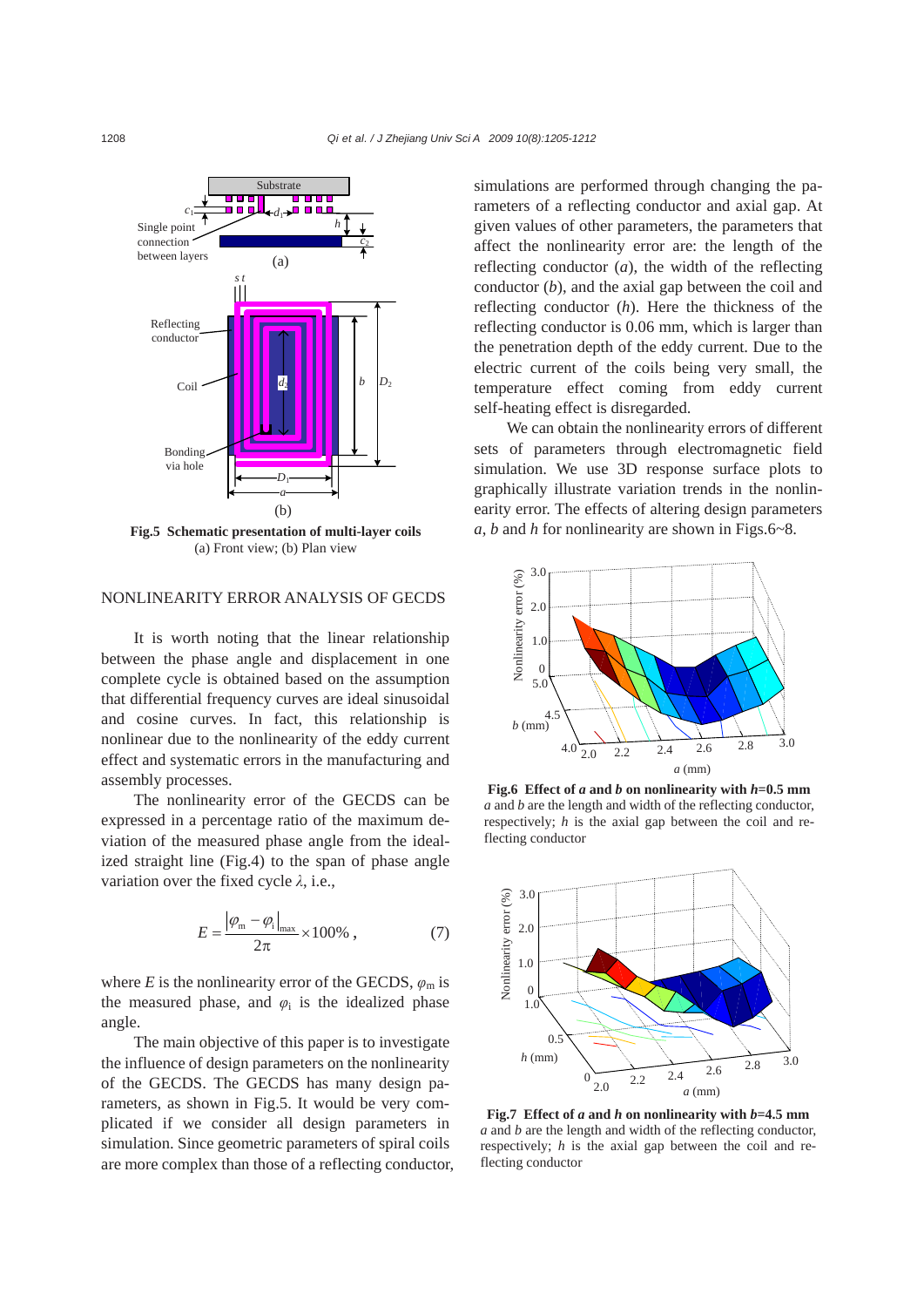

**Fig.8 Effect of** *h* **and** *b* **on nonlinearity with** *a***=2.5 mm** *a* and *b* are the length and width of the reflecting conductor, respectively; *h* is the axial gap between the coil and re-

Fig.6 shows the change in the nonlinearity error in terms of *a* and *b* with  $h=0.5$  mm. Fig.7 shows the change in the nonlinearity error in terms of *a* and *h* with *b*=4.5 mm. Fig.8 shows the change in the nonlinearity error in terms of *b* and *h* with *a*=2.5 mm. Figs.6 and 7 both show that the nonlinearity error decreases first and then increases when the length of the reflecting conductor changes from 2.1 to 3.0 mm. Fig.8 shows that the nonlinearity error decreases first and then increases slowly when the axial gap changes from 0.3 to 0.9 mm. Figs.6 and 8 show that the variation in the nonlinearity error is not obvious when the reflecting conductor width is changed. These three figures show that there is a nonlinear relationship between the three design parameters and the nonlinearity error. Because the three graphics are all approximately concave, the nonlinearity error would have a minimum value at some points on the surface plots.

# PARAMETER OPTIMIZATION

The above nonlinearity analysis using an exhaustive algorithm reveals the variation in the nonlinearity error when altering parameter values, but it cannot determine the parameter values that would result in a desired minimal nonlinearity error. So we need to investigate a method to optimize design parameters of the GECDS. A method combining ANN and GA is proposed to optimize the design parameters of the sensor in this study.

The connection of ANN, GA and electromagnetic simulation is shown in Fig.9. We use the electromagnetic field simulation software Maxwell™ to compute the nonlinearity errors of different sets of design parameters. Design parameters and the nonlinearity error are both used as training samples of ANN to train the neural network. This neural network can build the relationship between design parameters and the nonlinearity error through learning. The trained network can be used to predict the nonlinearity error of the design parameters, which are different from those of training samples. Then, GA is used to optimize the design parameters to obtain the minimal nonlinearity error. In the optimization process, the trained neural network is used to calculate the fitness (nonlinearity error) of the objective function. In the implementation we use MATLAB to develop the program of the optimization algorithm.



**Fig.9 Connection of artificial neural network (ANN), genetic algorithm (GA) and electromagnetic simulation**

#### **Design of the ANN model of the GECDS**

ANN has a significant nonlinear mapping capability to learn an arbitrary nonlinear relationship between input and output parameters, which has been widely applied in industrial applications to simulate complex problems and to predict parameter values of the manufacturing process (Pratap *et al*., 2004; Yang *et al*., 2006). Due to the complexity of the GECDS, it is a difficult task to build the relationships between design parameters and the nonlinearity error expressed by any analytical model. The characteristics of ANN make it suitable for modeling the output parameters prediction of the GECDS, so it is used in this work.

Back propagation network (BPN) is a typical ANN (Shen *et al*., 2007). A three-layer BPN is used in this study. The GECDS has three design parameters as the inputs of the BPN, and one output parameter, as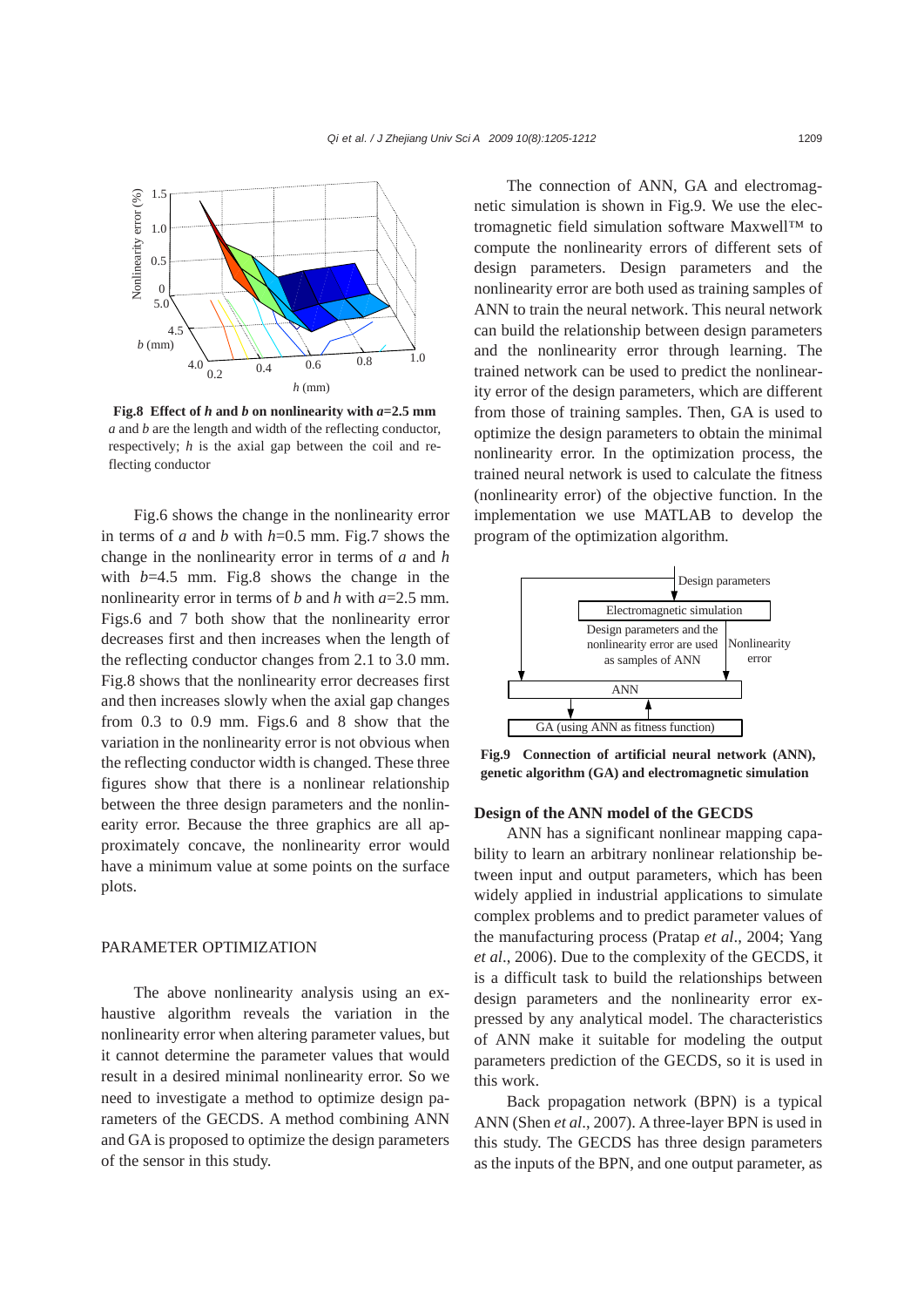well as the nonlinearity error as the output of the BPN. Thus, the full BPN consists of three input nodes and one output node, as shown in Table 1. The node numbers of the input, output and hidden layers are determined by the numbers of design parameters, output parameters and trials, respectively. The network structure is adjusted by changing the node number in the hidden layer. The network structure is optimized to obtain the minimal modeling error measured by mean-square-error (MSE). |Δ*E*|max is the maximum deviation of the predicted nonlinearity error from the simulation value. Based on the comparison of the three structures shown in Table 1, we select the 3-38-1 network structure, which has the minimal modeling error  $4.61143 \times 10^{-7}$  and  $|\Delta E|_{\text{max}}$  is 0.20%.

**Table 1 Optimized neural network parameters**

| BPN structure | <b>Training MSE</b> | $ \Delta E _{\rm max}$ (%) |
|---------------|---------------------|----------------------------|
| $3 - 38 - 1$  | $4.61143E - 7$      | 0.20                       |
| $3 - 25 - 1$  | 5.84692E-7          | 0.20                       |
| $3 - 29 - 1$  | $7.60093E - 7$      | 0.42                       |

\* In the *x*-*y*-*z* structure, *x*, *y*, and *z* refer to the number of input, hidden, and output layers, respectively

In this work, an electromagnetic field simulation computer is used to obtain nonlinearity errors of different sets of parameters. The samples of the BPN are composed of design parameters and the nonlinearity error. Fig.10a shows the trained results with 44 training samples. We can see that the trained values have good consistency with the simulative values. Thus, this trained network can map the complicated nonlinearity relationship between design parameters and the nonlinearity error. Another 16 samples are used to test the prediction performance of this network. As shown in Fig.10b, the predicted nonlinearity errors of most of the testing samples are consistent with the simulative values. The maximum deviation of the predicted nonlinearity error from the simulative value  $|\Delta E|_{\text{max}}$  is 0.20%. The results demonstrate that the network has better prediction performance.

# **Parameters optimization using GA**

GA is a powerful tool for global search and optimization. It can solve nonlinear problems by searching all spaces through selection, crossover, and mutation operations to obtain a set of desired design parameters (Pratap *et al*., 2004; Shen *et al*., 2007).

GA starts with a randomized initial population of parent chromosomes, and then causes the parent population to evolve to a population which is expected to have a better solution for some problems. In general GA operates through the following two steps: (1) Chromosomes of the current population are selected with a given probability. The selection of chromosomes is based on an objective function and the fittest will survive into the next generation. (2) New offspring chromosomes are created by crossover and mutation. The crossover recombines information from two good parents and passes it on to offspring. The mutation can introduce innovation into the population. The population of the next generation has a better fitness globally (Cook *et al*., 2000; Yang *et al*., 2006; Shen *et al*., 2007).



**Fig.10 (a) Trained results with 44 training samples; (b) Test results with another 16 samples** 

A chromosome is made up of genes. The gene within a chromosome, namely the individual in the population, is considered as an input parameter in application. A chromosome can be represented by a sequence of binary digits. The value of the binary digit is within the upper and lower bounds of the design parameter. The three design parameters are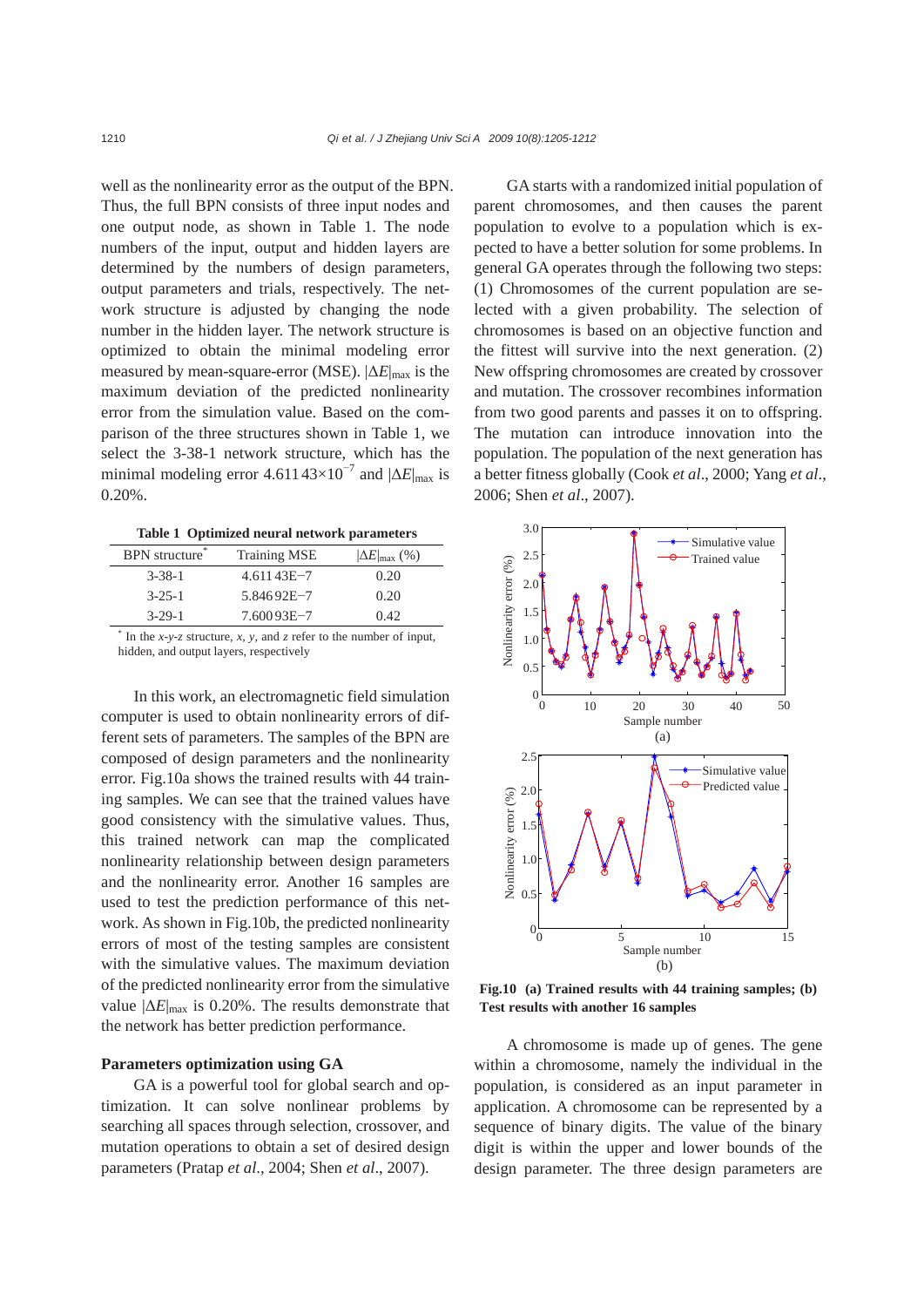used to represent the genes within chromosomes and each chromosome is composed of three genes. The selection is based on the individual's fitness function. The trained BPN is used to evaluate an individual's fitness. The single-point crossover and discrete mutation are used.

The three design parameters are set as follows: *a*=2.1~3.0 mm, *b*=4.0~4.9 mm, and *h*=0.3~0.9 mm. The design parameters are optimized by GA. The population size is set to 20 and the maximum number of generations is 30. The trained BPN is used as an objective function to calculate the nonlinearity error of different sets of parameters. The process of optimization is shown in Fig.11. The optimized results are set as follows: *a*=2.4857 mm, *b*=4.7714 mm, *h*=0.6429 mm, and the minimal nonlinearity error is approximately 0.11%. The minimal nonlinearity error is smaller than the nonlinearity errors of all training and testing samples. Thus the optimization result is satisfying.



**Fig.11 Evolution of generation for optimization**

### **Verification of the optimization result**

The electromagnetic field simulation has been conducted in terms of the optimized design parameters *a*=2.4857 mm, *b*=4.7714 mm, and *h*=0.6429 mm. The calculated nonlinearity error is 0.25%, which is larger than the optimization result of about 0.11%, but smaller than the nonlinearity errors of all training and testing samples. The results demonstrate that we can obtain the minimal nonlinearity error with the optimized design parameters. The difference between the optimized and simulation results is caused mainly by the prediction error of BPN. The functional mapping representative of the testing samples should be as accurate as that of the training samples. If the functional mapping of the BPN has higher prediction accuracy, this problem would be well solved.

## **CONCLUSION**

The method of combining ANN and GA for design parameters optimization has been developed for the GECDS. A BPN is set up to predict the nonlinearity error of the sensor. GA is then applied, using the network to evaluate fitness, to determine which set of design parameters would result in the desired minimal nonlinearity error. The optimal design parameter values are obtained.

The combination of ANN and GA can be used as a promising method for studying the complicated relationship between design parameters and output characteristics of a sophisticated system. This technique can also provide designers and manufacturers with useful information that will help them to adjust parameters in time. There are some constraints in application, however, such as the configuration of the design parameters and the prediction accuracy of the ANN model. The Taguchi method and response surface method may be better methods integrated with GA.

#### **References**

- Cook, D.F., Ragsdalt, C.T., Major, R.L., 2000. Combining a neural network with a genetic algorithm for process parameter optimization. *Eng. Appl. Artif. Intell.*, **13**(4): 391-396. [doi:10.1016/S0952-1976(00)00021-X]
- Davidenko, I.I., Al-Kadhimi, A.J., 2004. Magnetic grating in garnets in spatially periodic effective and real magnetic field. *J. Magn. Magn. Mater.*, **272-276**:363-364. [doi:10.1016/j.jmmm.2003.11.135]
- Dinulovic, D., Gatzen, H.H., 2006. Microfabricated inductive micropositioning sensor for measurement of a linear movement. *IEEE Sens. J.*, **6**(6):1482-1487. [doi:10.1109/ JSEN.2006.884439]
- Hall, N.A., Lee, W., Dervan, J., Degertekin, F.L., 2002. Micromachined Capacitive Transducer with Improved Optical Detection for Ultrasound Applications in Air. IEEE Ultrasonics Symp., p.1027-1030.
- Hamasaki, Y., Ide, T., 1995. Fabrication of Multi-layer Eddy Current Micro Sensors for Non-destructive Inspection of Small Diameter Pipes. Proc. IEEE Micro Electro Mechanical Systems, p.232-237. [doi:10.1109/MEMSYS. 1995.472574]
- Kacprzak, D., Taniguchi, T., Nakamura, K., Yamada, S., Iwahara, M., 2001. Novel eddy current testing sensor for the inspection of printed circuit boards. *IEEE Trans. Magn.*, **37**(4):2010-2012. [doi:10.1109/20.951037]
- Mitutoyo Corporation, 1998. Induced Current Absolute Position Transducer Using a Code-track-type Scale and Read Head. US Patent, 08/790 494.